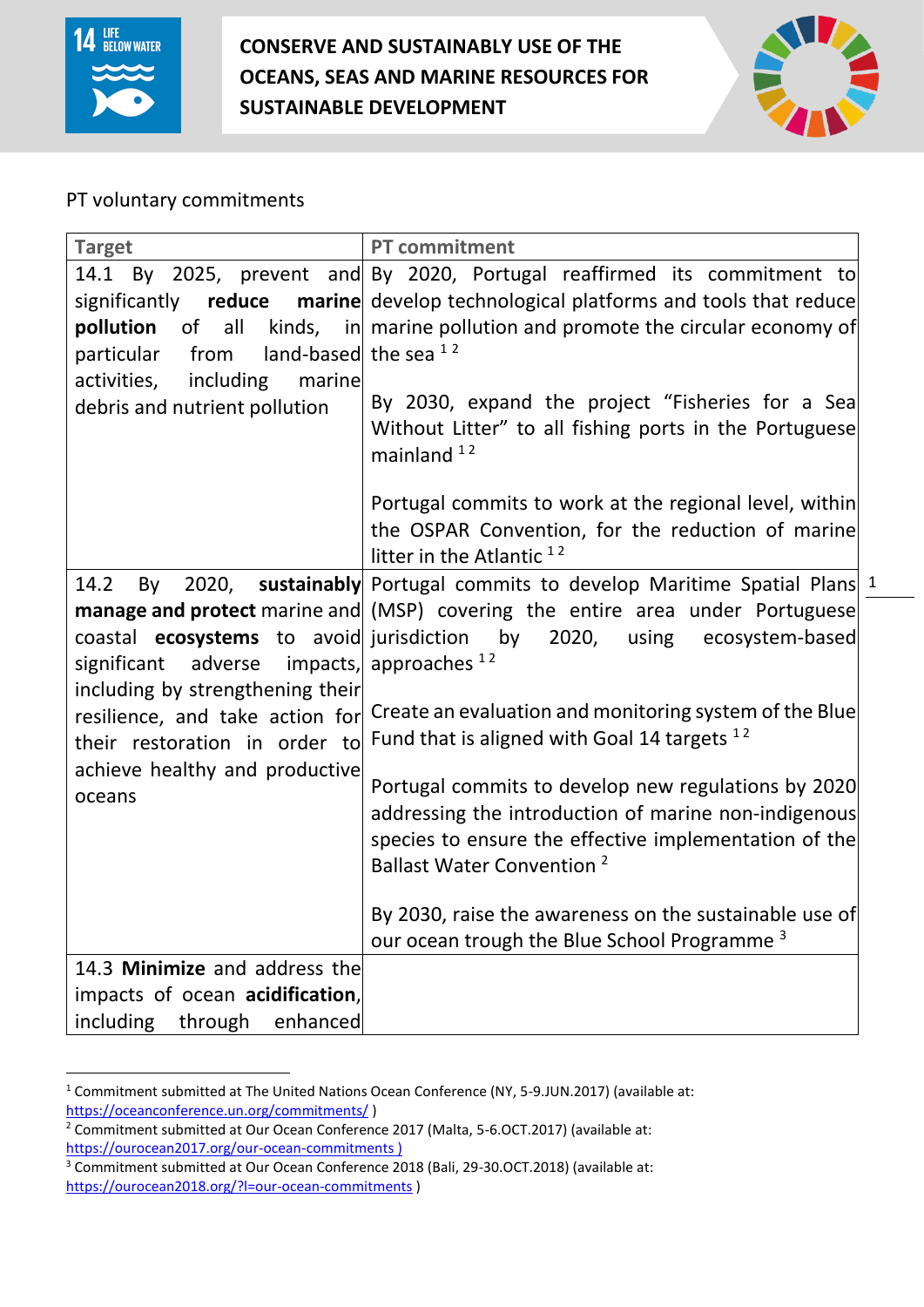| scientific cooperation at all                             |                                                                                       |
|-----------------------------------------------------------|---------------------------------------------------------------------------------------|
| levels                                                    |                                                                                       |
| 14.4<br>By                                                | 2020, effectively Reduce by-catches and discards from fisheries by 2023 <sup>1</sup>  |
| regulate harvesting and end $2$                           |                                                                                       |
| overfishing, illegal, unreported                          |                                                                                       |
| and unregulated fishing and                               | Till 2020 Portugal commits to develop and implement a                                 |
| destructive fishing practices and                         | certification system for local fisheries that comply with                             |
| science-based<br>implement                                | dolphin-friendly practices (harbour purpoise) <sup>3</sup>                            |
| management plans, in order to                             | 2030 Portugal commits to continue<br>Till<br>raising                                  |
| restore fish stocks in the                                | awareness of sustainable fish consumption <sup>3</sup>                                |
| shortest time feasible, at least to                       |                                                                                       |
| levels that<br>produce<br>can                             |                                                                                       |
| maximum sustainable yield as                              |                                                                                       |
| determined by their biological                            |                                                                                       |
| characteristics                                           |                                                                                       |
|                                                           | 14.5 By 2020, conserve at least By 2020, conserve at least 14 per cent of coastal and |
|                                                           | 10 per cent of <b>coastal and</b> marine areas under national jurisdiction $12$       |
| marine areas, consistent with                             | Promote and increase the public investment on                                         |
| national and international law                            | projects focused on marine biodiversity conservation                                  |
| and based on the best available<br>scientific information | by 2 Million Euros by 2020 $12$                                                       |
|                                                           |                                                                                       |
|                                                           | Increase knowledge on the value of marine natural                                     |
|                                                           | capital and ecosystem services to support decision-                                   |
|                                                           | making processes <sup>3</sup>                                                         |
| 14.6 By 2020, prohibit certain                            |                                                                                       |
| forms of <b>fisheries</b> subsidies                       |                                                                                       |
| contribute<br>which<br>to                                 |                                                                                       |
| overcapacity and overfishing,                             |                                                                                       |
| eliminate<br>subsidies<br>that                            |                                                                                       |
| contribute to illegal, unreported                         |                                                                                       |
| and unregulated fishing and                               |                                                                                       |
| refrain from introducing new                              |                                                                                       |
| such subsidies, recognizing that                          |                                                                                       |
| appropriate and effective special                         |                                                                                       |
| and differential treatment for                            |                                                                                       |
| developing and least developed                            |                                                                                       |
| countries should be an integral                           |                                                                                       |
| part of the World<br>Trade                                |                                                                                       |
| Organization fisheries subsidies                          |                                                                                       |
| negotiation[c]                                            |                                                                                       |

 $\frac{2}{2}$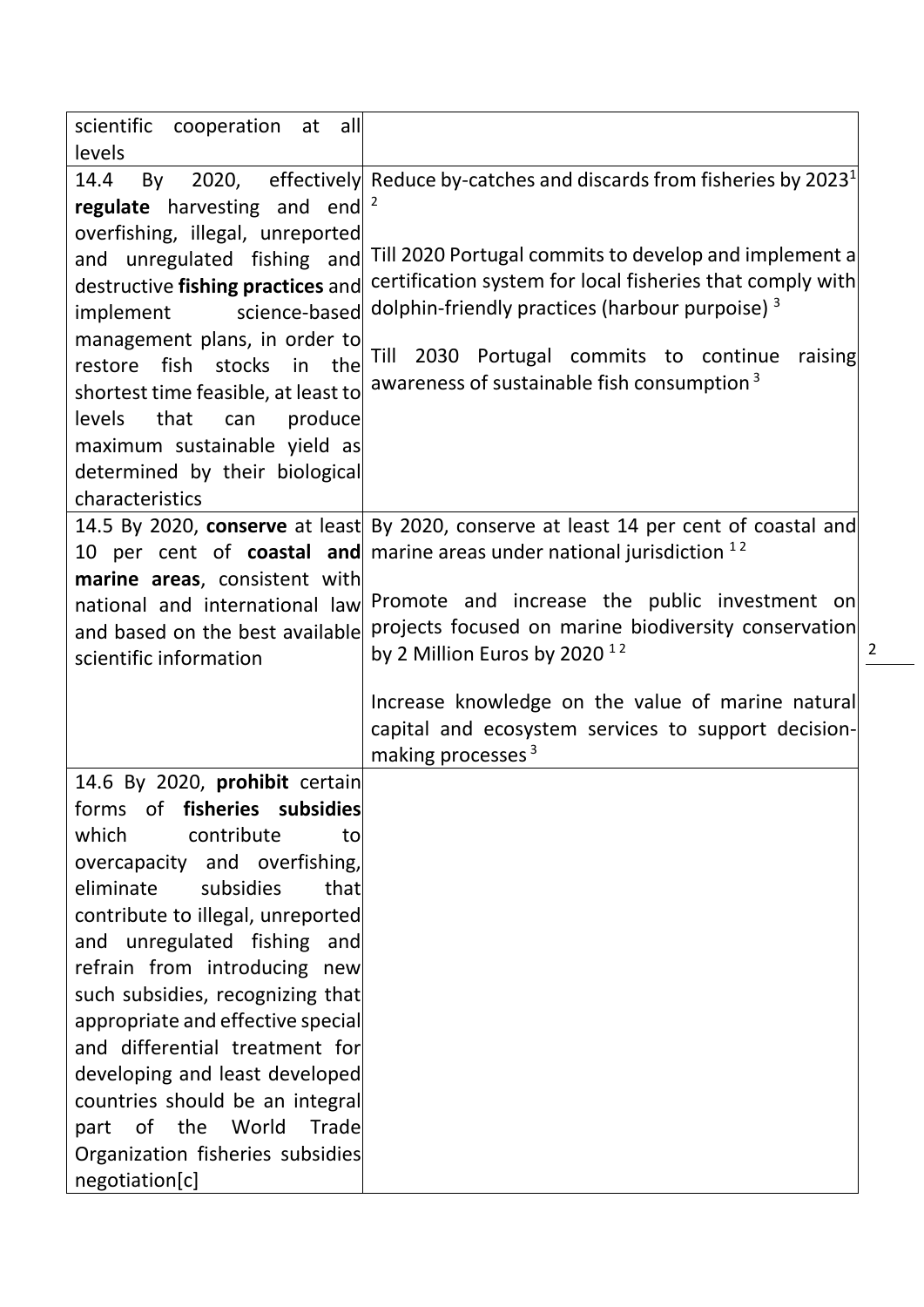| 14.7 By 2030, <b>increase the</b> Not relevant in PT |                                                                                                  |  |
|------------------------------------------------------|--------------------------------------------------------------------------------------------------|--|
| economic benefits to small                           |                                                                                                  |  |
| island developing States and                         |                                                                                                  |  |
| least developed countries from                       |                                                                                                  |  |
| the sustainable use of marine                        |                                                                                                  |  |
| resources, including through                         |                                                                                                  |  |
| sustainable management<br>0f                         |                                                                                                  |  |
| fisheries, aquaculture<br>and                        |                                                                                                  |  |
| tourism                                              |                                                                                                  |  |
| 14.a<br><b>Increase</b>                              | scientific By 2020, promote and support the establishment of a                                   |  |
|                                                      | knowledge, develop research strong and vibrant marine and maritime research and                  |  |
|                                                      | capacity and transfer marine innovation network, through the establishment of a                  |  |
|                                                      | <b>technology</b> , taking into account Port Tech Cluster in Lisbon and the Atlantic Observatory |  |
| the                                                  | Intergovernmental in the Azores, with a focus on both North and South                            |  |
| Oceanographic                                        | Commission Atlantic (a total investment of 30 million euros) <sup>12</sup>                       |  |
| Criteria and Guidelines on the                       |                                                                                                  |  |
| Transfer of Marine Technology,                       | Portugal reaffirmed its commitment<br>raisel<br>to                                               |  |
| in order to improve ocean health                     | international awareness regarding "Oceans and Human<br>Health" <sup>12</sup>                     |  |
| and to enhance the contribution                      |                                                                                                  |  |
| of marine biodiversity to the                        | Finance EUR 3 million by 2020 to support the upgrade 3                                           |  |
| development of developing                            | Information<br>of<br>National<br>Communication<br>and                                            |  |
| countries, in particular small                       | Ocean<br>Environment<br>Technology Systems<br>on                                                 |  |
| island developing States and                         | Management Protection and Economic Activities <sup>2</sup>                                       |  |
| least developed countries                            |                                                                                                  |  |
|                                                      | Increase by 2020 funding of deep-sea scientific                                                  |  |
|                                                      | research, including on seabed mining, with the creation                                          |  |
|                                                      | of the Atlantic Observatory (based on the Azores                                                 |  |
|                                                      | Islands, an investment of 15 million euros) and the                                              |  |
|                                                      | participation on the JPI Oceans Initiative <sup>2</sup>                                          |  |
|                                                      |                                                                                                  |  |
|                                                      | Promote the transfer of scientific knowledge and                                                 |  |
|                                                      | technology to SIDS and LDC in the context of CPLP <sup>3</sup>                                   |  |
|                                                      | Portugal commits to allocate 0,5 million euros until the                                         |  |
|                                                      | end of 2021 to support the preparation and starting                                              |  |
|                                                      | phase of the UN Decade of Ocean Science for                                                      |  |
|                                                      | Sustainable Development <sup>3</sup>                                                             |  |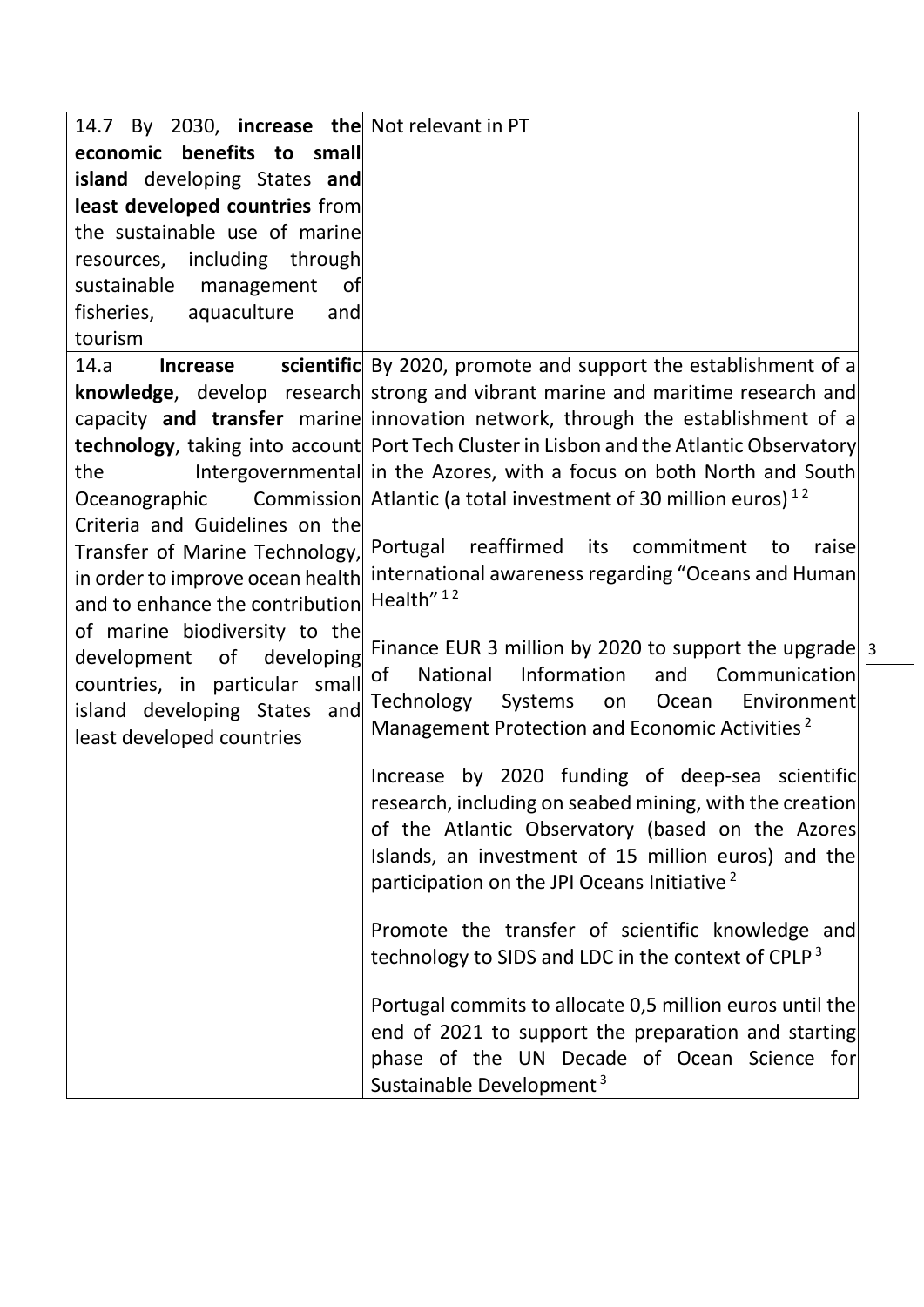| 14.b Provide access for small-                   |  |
|--------------------------------------------------|--|
| scale artisanal fishers to marine                |  |
| resources and markets                            |  |
| 14.c Enhance the conservation Not relevant in PT |  |
| and sustainable use of oceans                    |  |
| their<br>and<br>by<br>resources                  |  |
| <b>implementing</b> international law            |  |
| as reflected in the <b>United</b>                |  |
| <b>Nations Convention on the Law</b>             |  |
| <b>of the Sea</b> , which provides the           |  |
| legal framework for<br>thel                      |  |
| conservation and sustainable                     |  |
| their<br>of oceans and<br>use                    |  |
| resources, as recalled<br>inl                    |  |
| paragraph 158 of "The future we                  |  |
| want"                                            |  |

4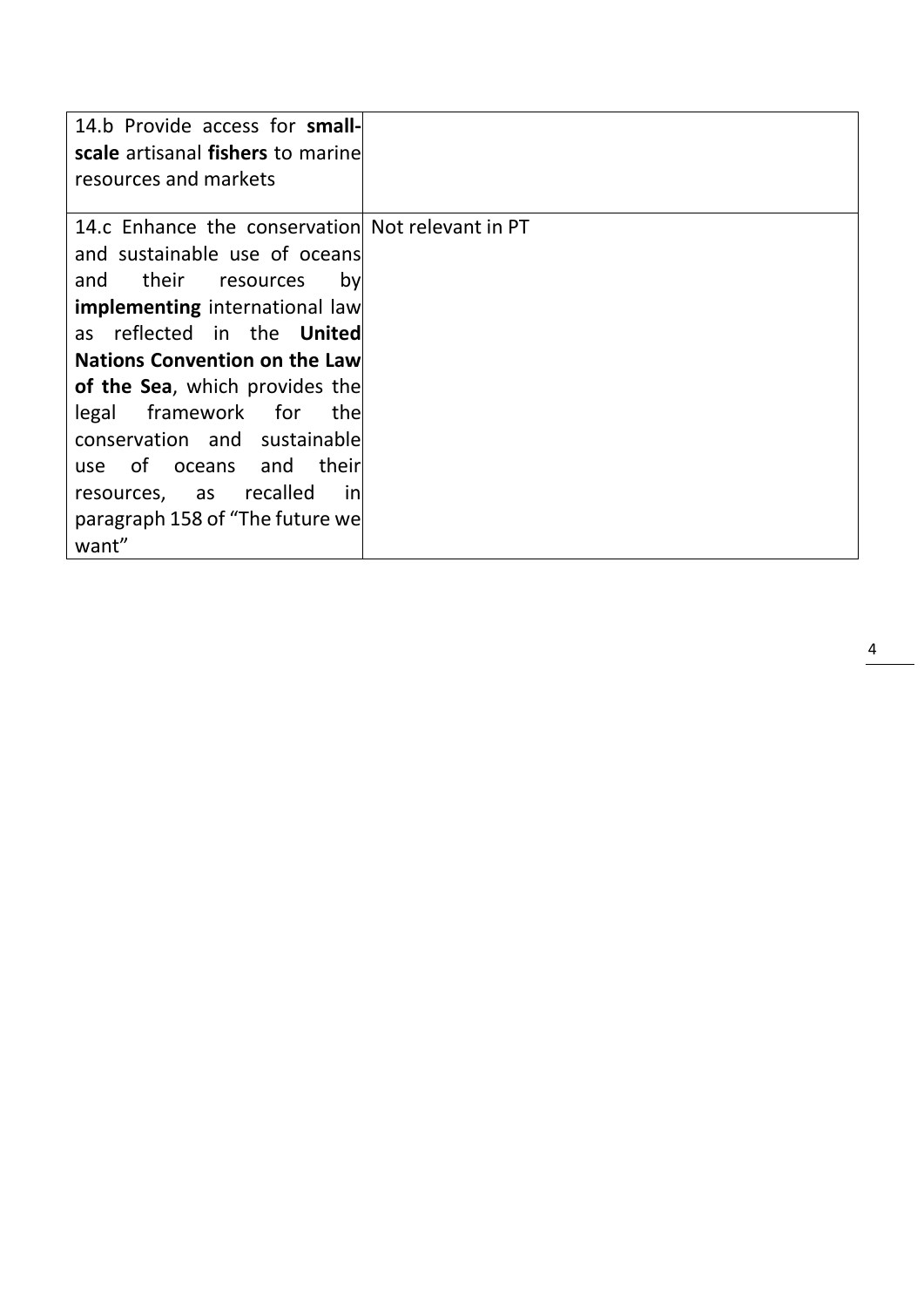### **14.1.**

# **Portugal commits to reduce marine pollution through the development of technological platforms and tools that promote the circular economy of the sea**

A circular economy is a regenerative system in which resource input and waste, emission, and energy leakage are minimized by slowing, closing, and narrowing material and energy loops. Considering the urgent need to tackle marine pollution, but also to save energy and contribute to less emissions to the atmosphere, Portugal commits to start designing and implementing an integrated approach of the circular economy of the sea. This approach includes the development of digital, online platforms and technologies that provide information regarding port facilities that selectively collect marine litter and allow ship operators and shipmasters to establish the most environmentally-sound decisions regarding waste disposal.

#### Lead entity: **Directorate General for Maritime Policy (DGPM)**

### **14.1.**

# **By 2030, expand the project "Fisheries for a Sea Without Litter" to all fishing ports in the Portuguese mainland**

The objective of the project " Fisheries for a Sea Without Litter" is to make Portuguese fishermen aware of the importance of collecting and separating marine litter during the fishing activity, creating in the ports the necessary infrastructures for its reception and forwarding to industry. This initiative began in Peniche with a pilot project and aimed to: (1) Improve the management of waste at the level of fishing ports and on the vessels; and (2) To raise awareness and stimulate the fishing industry to adopt good environmental practices that contribute to the reduction of marine litter. At this moment, the expansion to the fishing port of Aveiro and Nazaré is being evaluated, to be followed by others, with the objective of total coverage of the mainland fishing ports by 2030.

#### Lead entity: **Docapesca – Portos e Lotas, SA**

# **14.1.**

### **Portugal commits to work at the regional level, within the OSPAR Convention, for the reduction of marine litter in the Atlantic**

Portugal has been assuming a leading role at the OSPAR Convention, which is one of the most relevant forum to tackle marine pollution at global level, contributing to the implementation of the circular economy of the sea. Thus, Portugal commits to work within the OSPAR for the reduction of marine litter in the Atlantic, through projects like "OceanWise – Wise reduction of EPS marine litter in the North-East Atlantic Ocean" and "CleanAtlantic – tackling marine litter in the Atlantic".

OceanWise aims to jointly develop a set of long-term measures to reduce the impact of expanded polystyrene products (EPS) in the North-East Atlantic Ocean, by the definition of measures and policies, the provision of guidance on good practices to the Industry and to public authorities and the replication for other materials (other plastics), and the development of a database of currently available alternatives to EPS products.

CleanAtlantic aims to protect biodiversity and ecosystem services by improving the regional cooperation and by reinforcing capabilities to prevent, monitor and remove marine litter in the Atlantic Area. Eventually, the project will contribute to raise awareness and change attitudes among stakeholders and to improve marine litter managing systems.

#### Lead entity: **Directorate-General for Natural Resources, Safety and Maritime Services (DGRM)**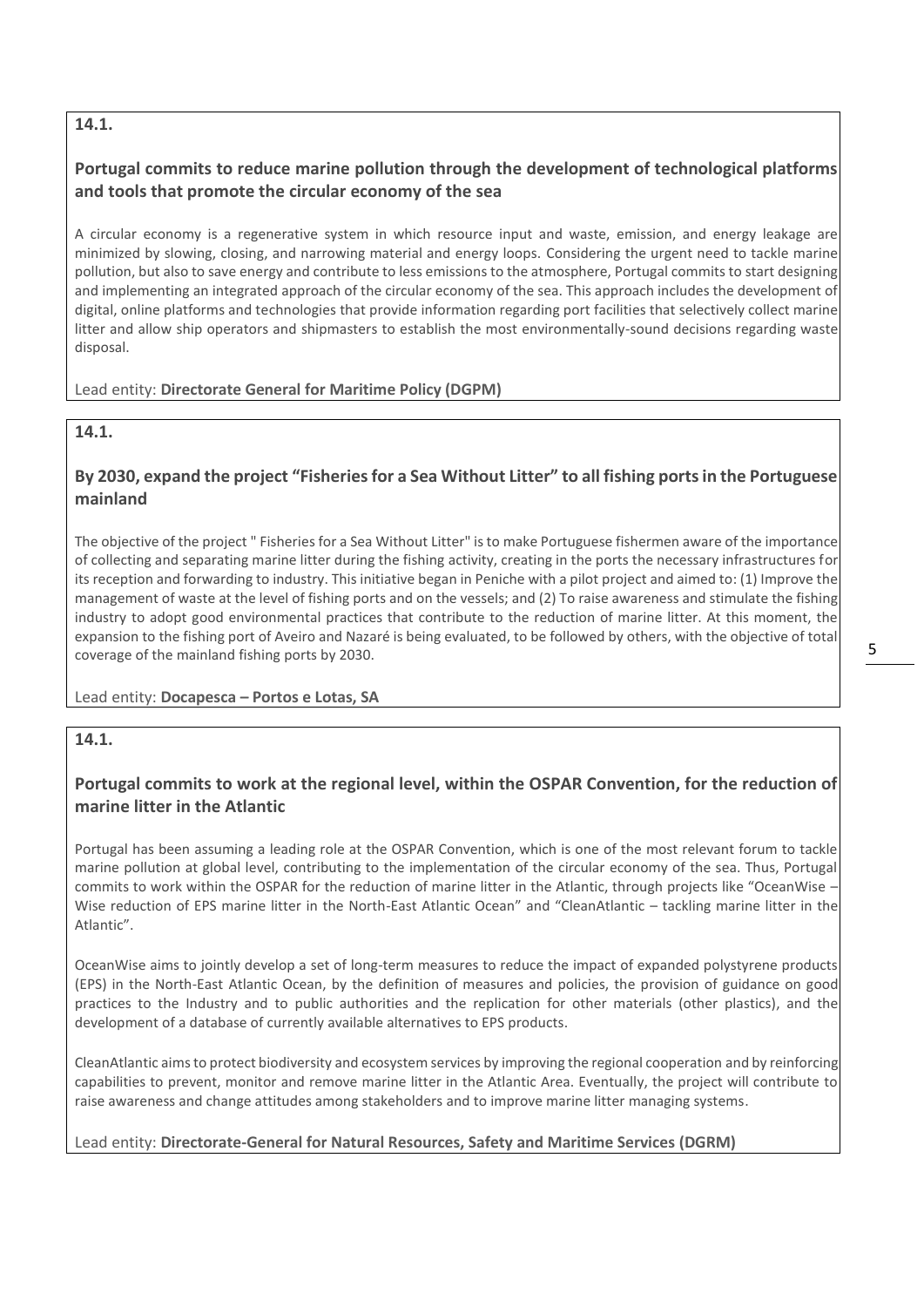### **14.2.**

# **Portugal commits to develop Maritime Spatial Plans (MSP) covering the entire area under Portuguese jurisdiction by 2020, using ecosystem-based approaches**

In order to guarantee the sustainable management of all marine areas under national jurisdiction (Mainland Portugal, Azores, Madeira and proposed area for extension of the Portuguese Continental Shelf), Portugal commits to develop Maritime Spatial Plans (MSP) by 2020. The MSP approach works across sectors to ensure human activities at sea take place in an efficient, safe and sustainable way, according to ecosystem-based management principles. This approach aims to support a sustainable, long-term responsible economic development, and may therefore be considered as a life insurance policy in what regards the conservation of the marine and coastal ecosystems and resources.

The MSP legal framework has been in place in Portugal since 2014 and the plans are being developed since then, while baseline data is collected for all relevant activities in the maritime environment, including renewable energy, aquaculture, fisheries and other uses.

### Lead entity: **Directorate-General for Natural Resources, Safety and Maritime Services (DGRM)**

### **14.2.**

### **Create an evaluation and monitoring system of the Blue Fund that is aligned with Goal 14 targets**

The Blue Fund created by Portugal in 2016 with an initial funding of c.a. 14 Million Euros aims at supporting actions and projects that promote the Blue Economy in Portugal. We now commit to establish an evaluation and monitoring system of applications, projects and results that is aligned with the targets of Goal 14, so as to guarantee that funding initiatives are results-oriented in order to comply with the 2030 Agenda.

### Lead entity: **Directorate General for Maritime Policy (DGPM)**

**14.2.** 

### **Portugal commits to develop new regulations addressing the introduction of marine non-indigenous species to ensure the effective implementation of the Ballast Water Convention**

The uncontrolled discharge of ballast water and sediments from ships is responsible for the transfer of harmful aquatic organisms and pathogens, causing injury or damage to the environment, human health, property and resources. In order to tackle this problem, the International Convention for the Control and Management of Ships' Ballast Water and Sediments (Ballast Water Management Convention) was adopted in 2004, aiming at preventing the transfer of invasive species and coordinating a timely and effective response to invasions.

The Convention will enter into force on the  $8<sup>th</sup>$  of September of 2017, requiring all ships to implement a ballast water management Plan, to have a Ballast Water Record Book and to carry out ballast water management procedures to a given standard. Recognizing the importance of fulfilling these commitments and given its will to have a leadership role in ocean environmental protection, Portugal commits to develop new laws and regulations aligned with the criteria set out in the Convention and International Maritime Organization (IMO) guidelines.

Lead entity: **Directorate-General for Natural Resources, Safety and Maritime Services (DGRM)**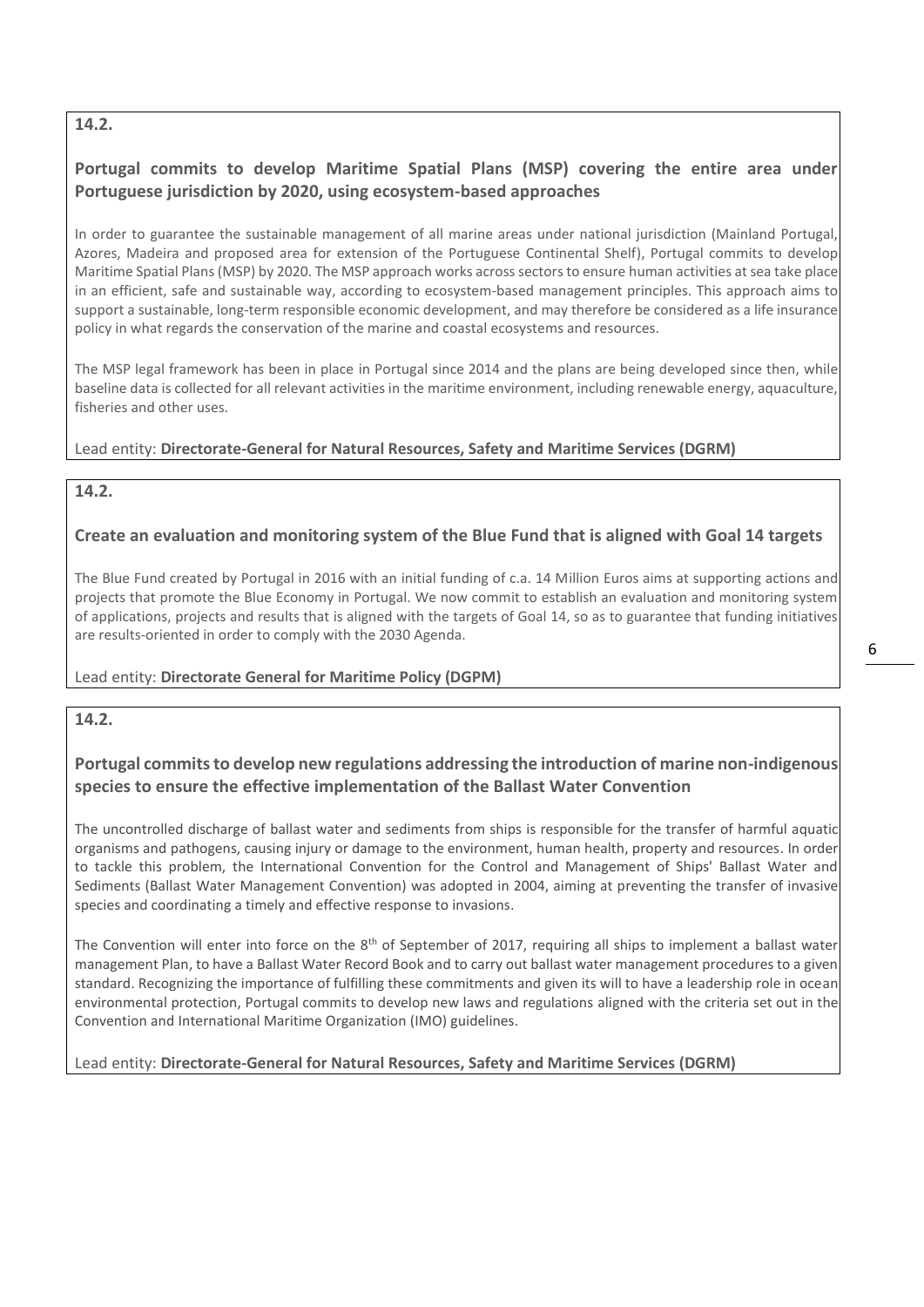### **14.2.**

### **By 2030, raise the awareness on the sustainable use of our ocean trough the Blue School Programme**

The Blue School programme was created in Portugal in 2016 and arose from the need to articulate the different educational actions related to the ocean in a single and programmed strategy, capable of engaging the sea stakeholders with the ultimate goal of improving the level of ocean literacy among younger generations. The national ocean literacy programme has been created, run by renowned players of the sea and education sectors, contributing for a greater awareness, in schools and in society, of the importance and urgency of developing a new global relationship with the ocean.

The goal was to shape a Portuguese Blue School concept and to set the foundations for its actual implementation nationwide. The project promotes an inclusive perspective of ocean literacy, including all STEM disciplines (Science, Technology, Engineering, and Mathematics), sports, arts and humanities.

The programme currently involves more than 60 Portuguese schools, is directed to schools that are developing projects about the ocean. Children, youngsters and teachers can reach higher levels of Ocean Literacy, becoming agents of knowledge with an active role in the school community and in the society at large.

By engaging new Blue schools every year we commit to raise the awareness on the sustainable use of our ocean and its resources, encouraging students and stakeholders to have a more responsible and informed behavior towards the ocean.

#### Lead entity: **Directorate General for Maritime Policy (DGPM)**

#### **14.4.**

### **Reduce by-catches and discards from fisheries by 2023**

Progressively reduce by-catches and discards from fisheries, in line with the Common Fisheries Policy so that by 2023 they represent less than 17 per cent of total captures (Compromisso para o crescimento verde, p. 109).

### Lead entity: **Directorate-General for Natural Resources, Safety and Maritime Services (DGRM)**

#### **14.4.**

# **Till 2020 Portugal commits to develop and implement a certification system for local fisheries that comply with dolphin-friendly practices (harbour purpoise)**

In the Portuguese coast, from Minho till Peniche, occurs a population of harbour purpoise (*Phocoena phocoena*) that feeds mainly on demersal species and small pelagic fish like the sardine (*Sardina pilchardus*) and the mackerel (*Trachurus* spp.) which are some of the target species of local fishing fleets and traditional artisanal beach-seines fishing (known as arte Xávega). This coincidence is worrisome as it frequently results in incidental catches or injuries in fishing gear and the harbour purpoise population has been decreasing (27 harbour purpoises were found dead in the 2018 1<sup>st</sup> semester).

The implementation of recent research and conservation projects has provided knowledge on cetacean bycatch mitigation measures, which have already been tested by local fishermen with good results. Thus, in order to ensure the coexistence of cetaceans along Portuguese coast (particularly of the vulnerable harbor purpoises) and local fisheries, we propose to develop and implement a local certification system that may guarantee the adoption by fishermen of the best practices and technologies available to avoid cetacean bycatch. The certification system will be coupled to the Docapesca CCL system (proof of purchase at auction) which specifies where the fish was caught and the gear used. The CCL label will allow the identification of the vessel adhering to the project with its logo.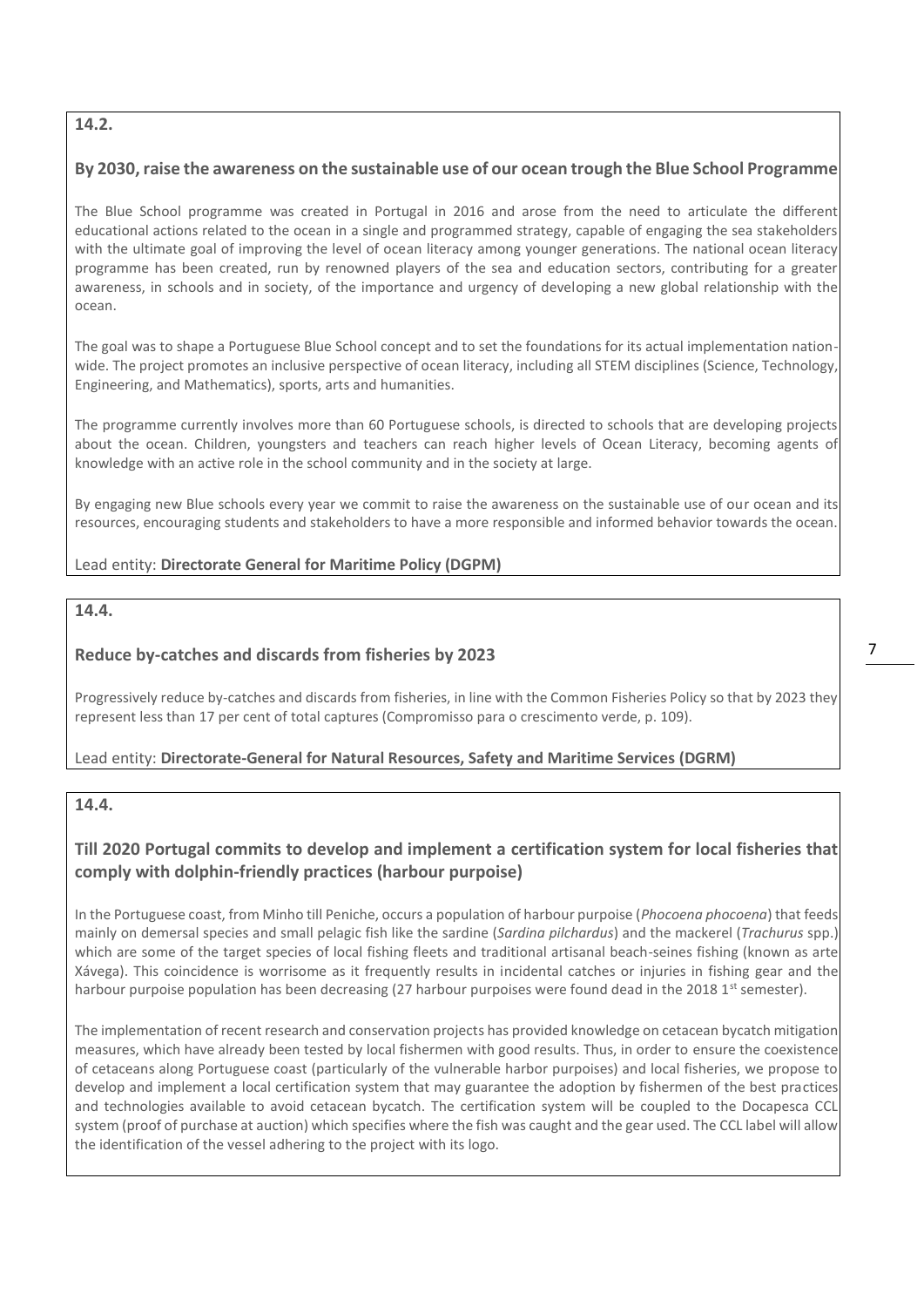The implementation of the certification system will benefit from dedicated funding from MAR2020 that will enable fishermen to make the appropriate adaptations.

#### Lead entity: **Docapesca – Portos e Lotas, SA**

#### **14.4.**

#### **Till 2030 Portugal commits to continue raising awareness of sustainable fish consumption**

The project of valorization of the fish traded in the auctions of mainland Portugal, integrates several typologies of actions, such as awareness campaigns for the valorization of sustainable and undervalued species, but nutritionally rich and with potential for innovation. This project also includes an internationalization component of Portuguese fish, through participation in fairs and professional events in foreign markets.

The main objectives are:

- Contribute to the valorization and reinforcement of the positioning of Portuguese fish in the national market, associated with healthy eating habits.

- Strengthen the positioning of Portuguese fish in the international market, encouraging Portuguese fish exports to current and new markets.

In the internal market, these campaigns began in 2012, with a campaign directed towards Chub mackerel (*Scomber colias*) and since 2017, also includes the Atlantic horse mackerel (*Trachurus trachurus*).

The campaigns include annual "above the line" communication actions, using media such as television, press, outdoor and social networks, as well as "below the line" actions, by promoting product experimentation with Chefs of local Hospitality Schools in municipal markets, supermarkets or gastronomic festivals, being expected a minimum of 40 annual actions.

In order to associate the consumption of fish with a healthy diet, the campaigns also include an educational aspect, through a minimum of 10 annual lectures in primary and secondary schools throughout the country, with nautical sports athletes.

In international markets, these campaigns will be disseminated in the main international fairs, organized in collaboration with organizations and associations of the fish sector. Annual participation in three international fairs is planned.

This model of campaign will be adopted until 2020. In the next decade, Portugal will commit to produce a study of consumer trends, and national and international markets, to continue to promote the consumption and the innovation of sustainable species products, wild and from aquaculture.

#### Lead entity: **Docapesca – Portos e Lotas, SA**

### **14.5.**

#### **By 2020, conserve at least 14 per cent of coastal and marine areas under national jurisdiction**

Protected area networks are the cornerstone of the biodiversity conservation policies, focusing the protection of ecosystems, habitats, species and genetic resources and thus providing a wide range of benefits to society and economy. Portugal presently has c.a. 7 per cent of the coastal and marine areas under national jurisdiction classified as marine protected areas, but is now assuming the commitment of further designating another c.a. 260.000 km<sup>2</sup>, thus doubling the current area till 2020.

Lead entity: **Directorate-General for Natural Resources, Safety and Maritime Services (DGRM)**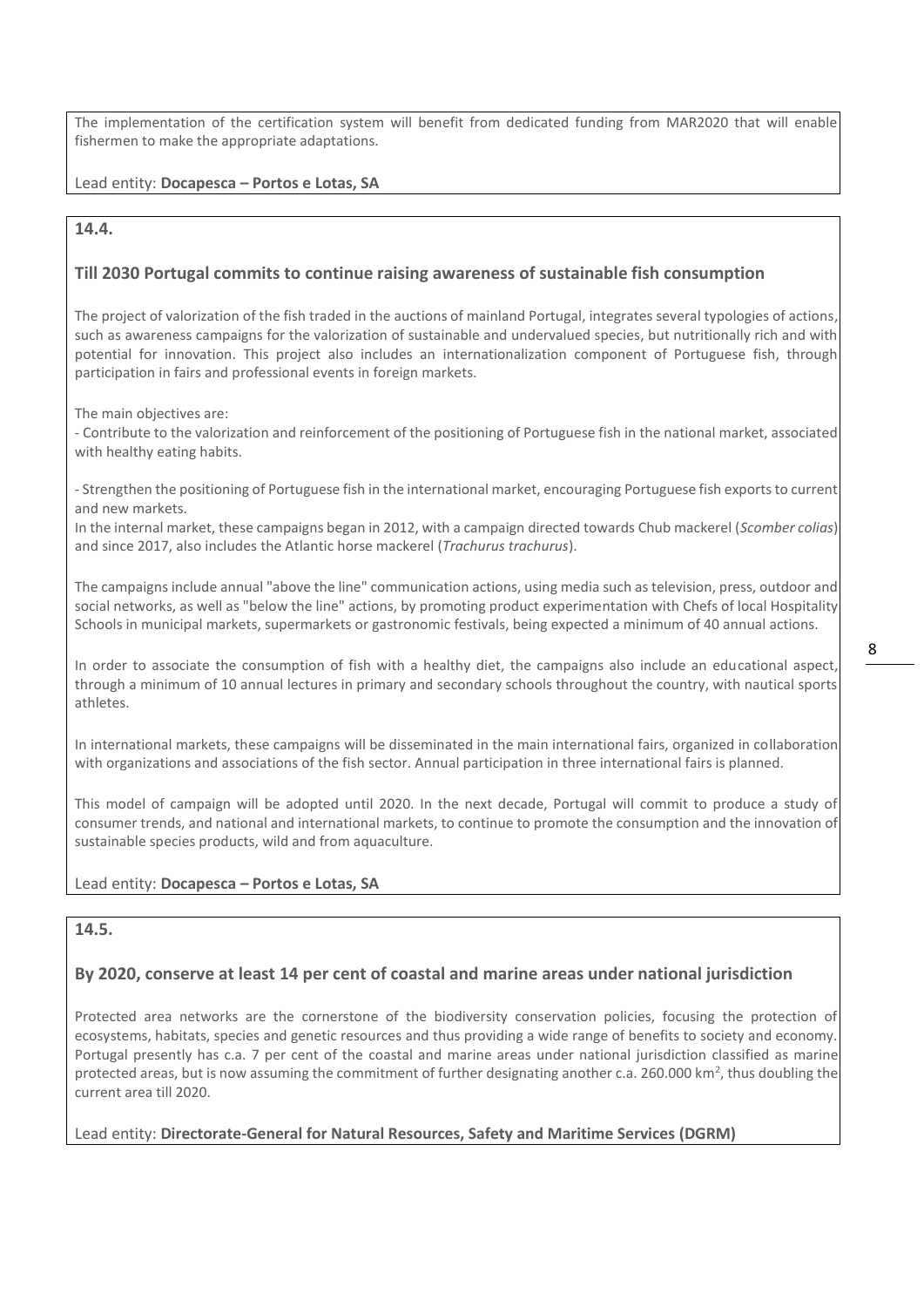### **14.5.**

# **Promote and increase the public investment on projects focused on marine biodiversity conservation by 2 Million Euros by 2020**

The financial support to scientific research, protection and monitoring of the marine environment may contribute to the conservation of marine biodiversity, but given that marine ecosystems are less known, more complex and far away, and require much more investment, it is particularly important to develop specific financing lines that may support projects focused on marine biodiversity conservation. Portugal is highly committed with marine biodiversity conservation and thus has already designated c.a. 7 per cent of the coastal and marine areas, but besides enlarging this percentage we now want to support effective conservation actions that contributes to the implementation of Goal 14 and particularly target 14.5. with c.a. 2 Million Euros, by 2020. This may be achieved with the set aside of part of the Blue Fund, EEA grants and public funds, and by raising awareness regarding this funding instruments and the European Union LIFE Programme among all relevant actors in the maritime sector.

### Lead entity: **Directorate General for Maritime Policy (DGPM)**

### **14.5.**

### **Increase knowledge on the value of marine natural capital and ecosystem services to support decision-making processes**

Natural capital can be defined as the world's stocks of natural assets which include natural resources (water, air, soil, minerals), geological and biological diversity (genetic diversity, life resiliency, biomimetic resources, habitat types and ecosystems) and support ecosystem services (e.g. water filtration, flood-control, soil conservation, oxygen, food provision, transportation support, inspiration and cognitive development), that are essential for life on earth and for human societies.

Environmental systems play a fundamental role in determining a country's economic output, wealth and social well-being. However, mismanagement of natural capital persists because its full value is not reflected in socio-economic policies and political decision-making despite its fundamental importance for society's welfare.

Recognizing that sustained efforts are needed to integrate marine natural capital and ecosystem services into policies, Portugal commits to develop additional work with the scientific community.

### Lead entity: **Directorate General for Maritime Policy (DGPM)**

#### **14.a.**

**Promote and support the establishment of a strong and vibrant marine and maritime research and innovation network, through the establishment of a Port Tech Cluster in Lisbon and the Atlantic Observatory in the Azores, with a focus on both North and South Atlantic**

A sustainable and inclusive economic growth must be based on knowledge and innovation. Considering that the integration of disciplines and mind sets (academia and enterprises) is the best way to create a favorable ecosystem to the development of startups and business innovation based on an up-to-date scientific and technological background, Portugal intends to develop a marine and maritime research and innovation network, through the establishment a Port Tech Cluster in Lisbon and the Atlantic Observatory in the Azores, with an Atlantic perspective (both North and South Atlantic).

#### Lead entity: **Directorate General for Maritime Policy (DGPM)**

9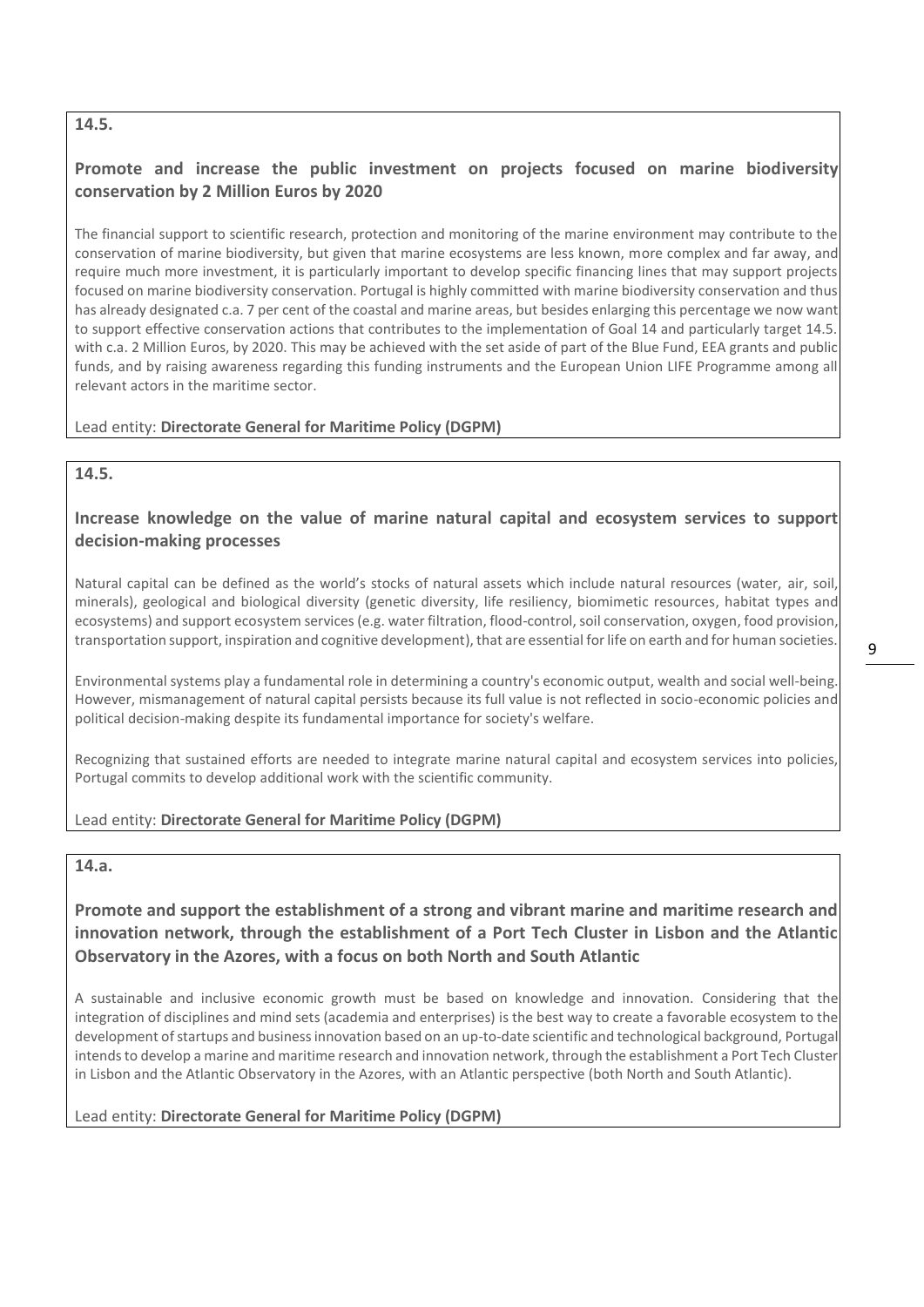### **14.a.**

### **Promote the establishment of public policy and raise international awareness regarding "Oceans and Human Health"**

Acknowledging the oceans as a source of well-being and health, Portugal as a country with a privileged relation with the ocean proposes to implement public actions and policies that value this relationship and contribute to the well-being and health of an active society. This commitment will be materialized with more support to scientific projects with a close-tomarket approach, nautical sports, thalassotherapy, thermal baths among other actions.

#### Lead entity: **Directorate General for Maritime Policy (DGPM)**

#### **14.a.**

### **Significantly increase funding of deep-sea scientific research, including research on the environmental impacts of seabed mining, through the participation on JPI Oceans Initiative**

Deep sea ecosystems, such as seamounts and hydrothermal vents are particularly vulnerable to environmental changes due to their slow growth and recovery rates and thus they may be prone to significant impacts from exploitation activities such as seabed mining.

Insufficient knowledge about deep-sea ecosystems and concerns about the risks of serious and permanent damage on deep-sea species and habitats fully justify Portugal's commitment to promote and finance scientific research that may address the structure and functions of deep-sea ecosystems with a focus on the environmental impacts of seabed mining and possible mitigation approaches.

#### Lead entity: **Directorate General for Maritime Policy (DGPM)**

**14.a.**

### **Finance EUR 3 million by 2020 to support the upgrade of National Information and Communication Technology Systems on Ocean Environment Management Protection and Economic Activities**

Information and Communication Technology (ICT) Systems are the cornerstone of maritime and marine management and decision-making support processes. Two of the most relevant Portuguese Maritime ICT Systems are:

- NIPIM@R, which aims at cross-sectorial exchange of maritime information, at the national level, and cross-border exchange of maritime information, at the European level, through the Common Information Sharing Environment (CISE); In this context, a technological infrastructure was developed as well as organizational, legal, technical and semantic interoperability layers; and

- SNIMAR, an initiative that aims to facilitate access to information on the marine environment in Portugal through the development of a geographic information system supported by a marine spatial data infrastructure, for the management of marine and coastal waters. This system enables users to share, search and access information regarding the marine environment and activities related to the sea.

Thus, Portugal commits to finance EUR 1 million in 2017-2020 to support the upgrade of NIPIM@R and SNIMAR. These integrated and innovative approaches are beneficial in terms of maritime security, pollution control and prevention, biodiversity management, among other issues that are handled by different authorities at national and regional level.

#### Lead entity: **Directorate General for Maritime Policy (DGPM)**

10